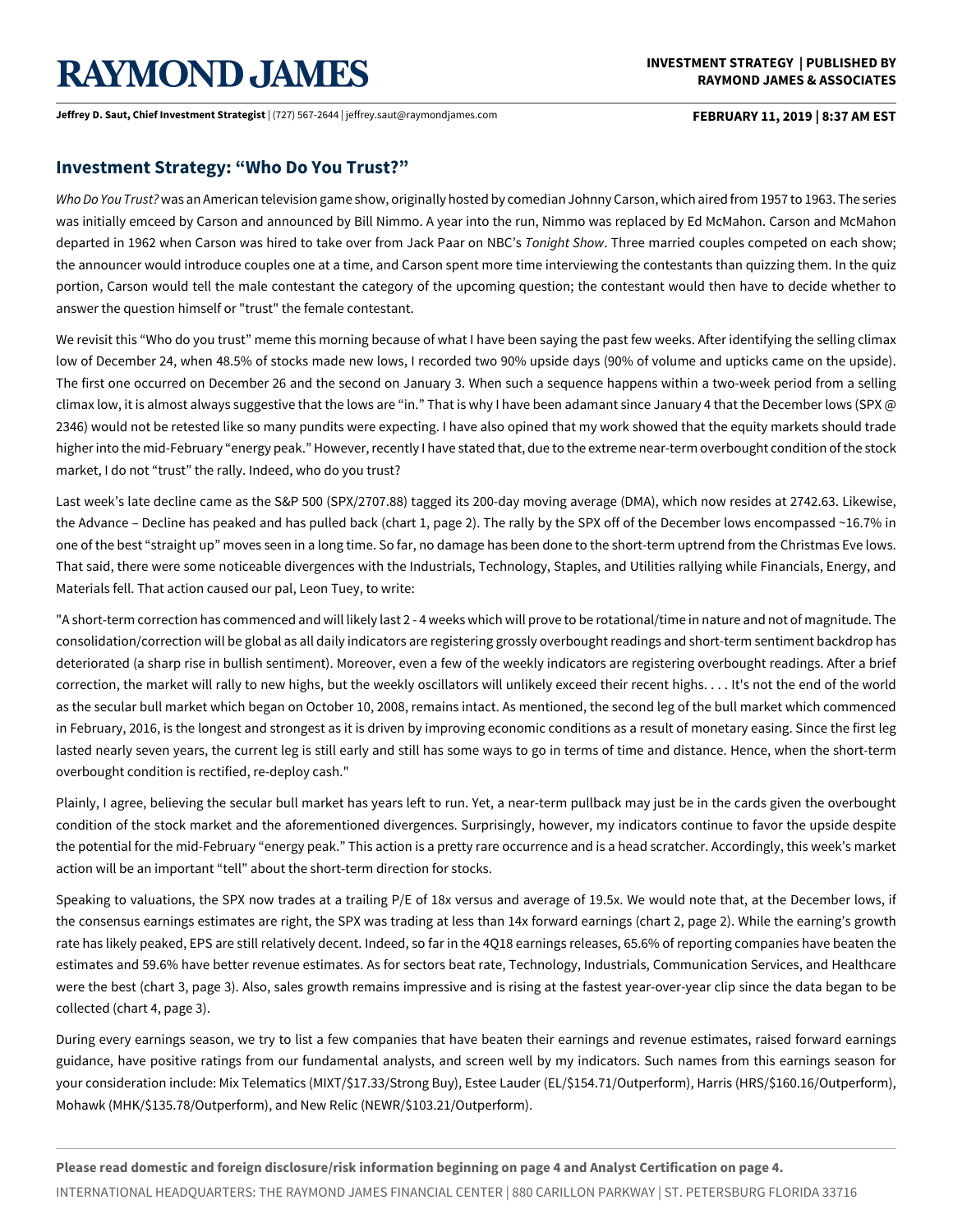**The call for this week:** I spoke at a number of events last week, and I found that the individual investors are not just cautious, they are scared. The two most voiced concerns are that this is just a rally in a bear market and the stock market has rallied too far too fast. Coincidentally, the astute Lowry's Research Organization commented on those points over the weekend. To wit:

"According to the Lowry Analysis of the forces of Supply and Demand, the probabilities are extremely low that the advance from the Dec. 24th 2018 bottom is a rally in a bear market. In fact, since 1940, no bear market rally has shared the signs of strength exhibited by the advance over the past seven weeks. Rather, these signs of strength, as detailed in prior reports, have been exhibited only in the early phases of major market rallies, specifically rallies off the 1982 and 2009 bear market lows and in Jan. 1987 followed by a 39% gain in the S&P 500 to the Aug. 1987 high."

As for too far too fast, in our notes of some 55 years, that is just nonsense. This week is kiss and tell time as we enter the mid-February "energy peak" as the SPX stalled at its 200-DMA Maginot Line. Surprisingly, my indicators continue to favor the upside despite the "energy peak." This morning, the preopening S&P 500 futures are better by 9 points as China is upbeat on trade talk news. The combination of critical China-US trade negotiations and expiry week makes for an extremely combustible stock market. Of course, the question is: In which direction? Headlines, rumors, and whispers about the trade negotiations should impact trading. It could be a wild week!

#### **Chart 1**



Source: Bespoke Investment Group





Source: Bespoke Investment Group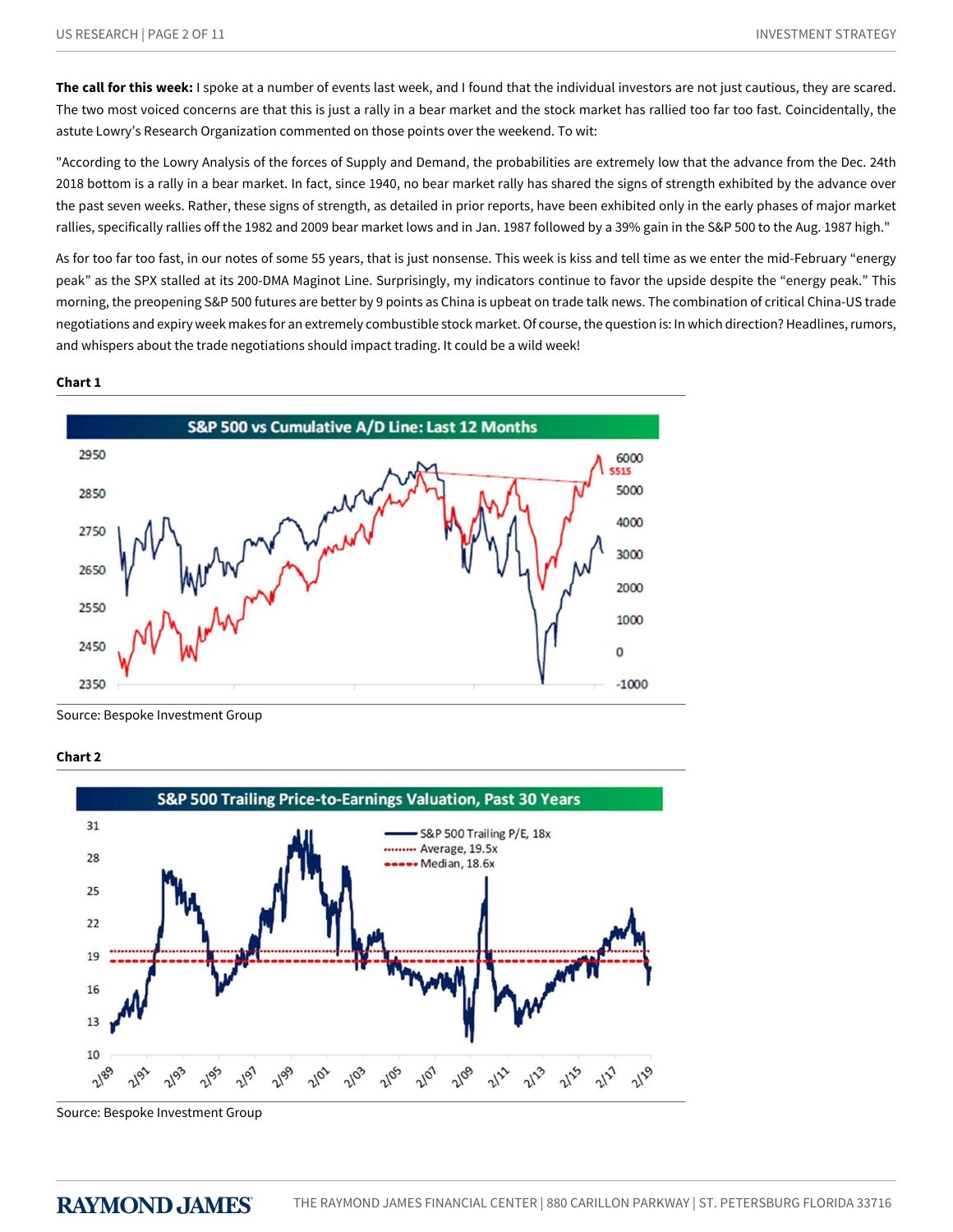#### **Chart 3**



Source: Bespoke Investment Group

#### **Chart 4**



Source: Bespoke Investment Group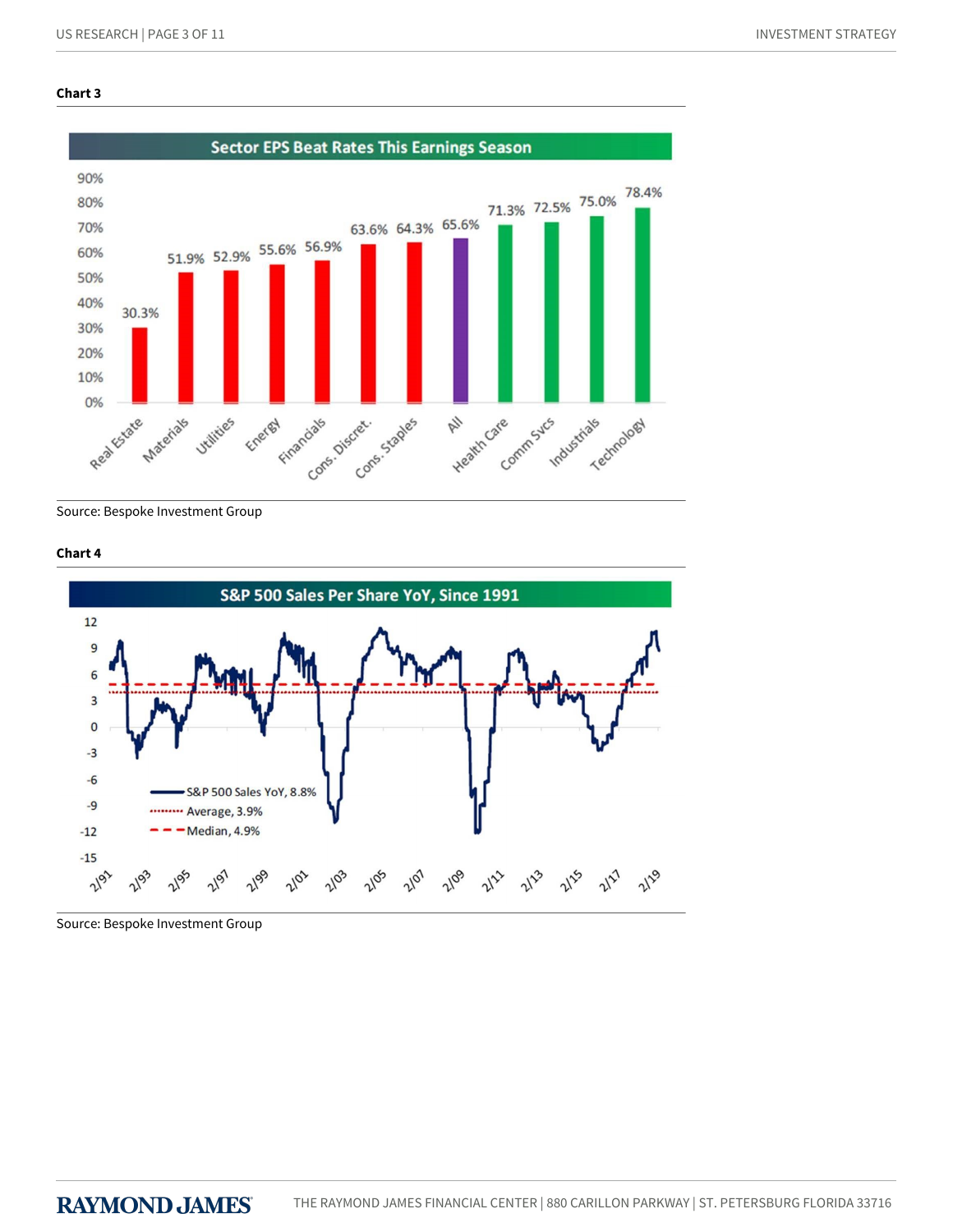# **IMPORTANT INVESTOR DISCLOSURES**

Raymond James & Associates (RJA) is a FINRA member firm and is responsible for the preparation and distribution of research created in the United States. Raymond James & Associates is located at The Raymond James Financial Center, 880 Carillon Parkway, St. Petersburg, FL 33716, (727) 567-1000. Non-U.S. affiliates, which are not FINRA member firms, include the following entities that are responsible for the creation and distribution of research in their respective areas: in Canada, Raymond James Ltd. (RJL), Suite 2100, 925 West Georgia Street, Vancouver, BC V6C 3L2, (604) 659-8200; in Europe, Raymond James Euro Equities SAS (also trading as Raymond James International), 40 rue La Boetie, 75008, Paris, France, +33 1 45 64 0500, and Raymond James Financial International Ltd., Broadwalk House, 5 Appold Street, London, England EC2A 2AG, +44 203 798 5600.

This document is not directed to, or intended for distribution to or use by, any person or entity that is a citizen or resident of or located in any locality, state, country or other jurisdiction where such distribution, publication, availability or use would be contrary to law or regulation. The securities discussed in this document may not be eligible for sale in some jurisdictions. This research is not an offer to sell or the solicitation of an offer to buy any security in any jurisdiction where such an offer or solicitation would be illegal. It does not constitute a personal recommendation or take into account the particular investment objectives, financial situations, or needs of individual clients. Past performance is not a guide to future performance, future returns are not guaranteed, and a loss of original capital may occur. **Investors should consider this report as only a single factor in making their investment decision.**

For clients in the United States: Any foreign securities discussed in this report are generally not eligible for sale in the U.S. unless they are listed on a U.S. exchange. This report is being provided to you for informational purposes only and does not represent a solicitation for the purchase or sale of a security in any state where such a solicitation would be illegal. Investing in securities of issuers organized outside of the U.S., including ADRs, may entail certain risks. The securities of non-U.S. issuers may not be registered with, nor be subject to the reporting requirements of, the U.S., including ADRs, may entail certain risks. The securities of non-U.S. issuers may not be registered with, nor be subject to the reporting requirements of, the U.S. Securities and Exchange Commission. There may be limited information available on such securities mentioned in this report. Please ask your Financial Advisor for additional details and to determine if a particular security is eligible for purchase in your state.

The information provided is as of the date above and subject to change, and it should not be deemed a recommendation to buy or sell any security. Certain information has been obtained from third-party sources we consider reliable, but we do not guarantee that such information is accurate or complete. Persons within the Raymond James family of companies may have information that is not available to the contributors of the information contained in this publication. Raymond James, including affiliates and employees, may execute transactions in the securities listed in this publication that may not be consistent with the ratings appearing in this publication.

Raymond James ("RJ") research reports are disseminated and available to RJ's retail and institutional clients simultaneously via electronic publication to RJ's internal proprietary websites [\(RJ Client Access](https://clientaccess.rjf.com/) & [RJ Capital Markets\)](http://www.rjcapitalmarkets.com/Logon/Index). Not all research reports are directly distributed to clients or third-party aggregators. Certain research reports may only be disseminated on RJ's internal Proprietary websites; however, such research reports will not contain estimates or changes to earnings forecasts, target price, valuation or investment or suitability rating. Individual Research Analysts may also opt to circulate published research to one or more clients electronically. This electronic communication is discretionary and is done only after the research has been publically disseminated via RJ's internal factors including, but not limited to, the client's individual preference as to the frequency and manner of receiving communications from Research Analysts. For research reports, models, or other data available on a particular security, please contact your Sales Representative or visit [RJ Client Access](https://clientaccess.rjf.com/) or [RJ Capital Markets](http://www.rjcapitalmarkets.com/Logon/Index).

Links to third-party websites are being provided for information purposes only. Raymond James is not affiliated with and does not endorse, authorize, or sponsor any of the listed websites or their respective sponsors. Raymond James is not responsible for the content of any third-party website or the collection of use of information regarding any website's users and/or members.

Additional information is available on request.

## **Analyst Information**

**Registration of Non-U.S. Analysts:** The analysts listed on the front of this report who are not employees of Raymond James & Associates, Inc., are not registered/qualified as research analysts under FINRA rules, are not associated persons of Raymond James & Associates, Inc., and are not subject to FINRA Rule 2241 restrictions on communications with covered companies, public companies, and trading securities held by a research analyst account.

**Analysts Holdings and Compensation:** Equity analysts and their staffs at Raymond James are compensated based on a salary and bonus system. Several factors enter into the bonus determination, including quality and performance of research product, the analyst's success in rating stocks versus an industry index, and support effectiveness to trading and the retail and institutional sales forces. Other factors may include but are not limited to: overall ratings from internal (other than investment banking) or external parties and the general productivity and revenue generated in covered stocks.

**The analyst Jeffrey D. Saut, primarily responsible for the preparation of this research report, attests to the following: (1) that the views and opinions rendered in this research report reflect his or her personal views about the subject companies or issuers and (2) that no part**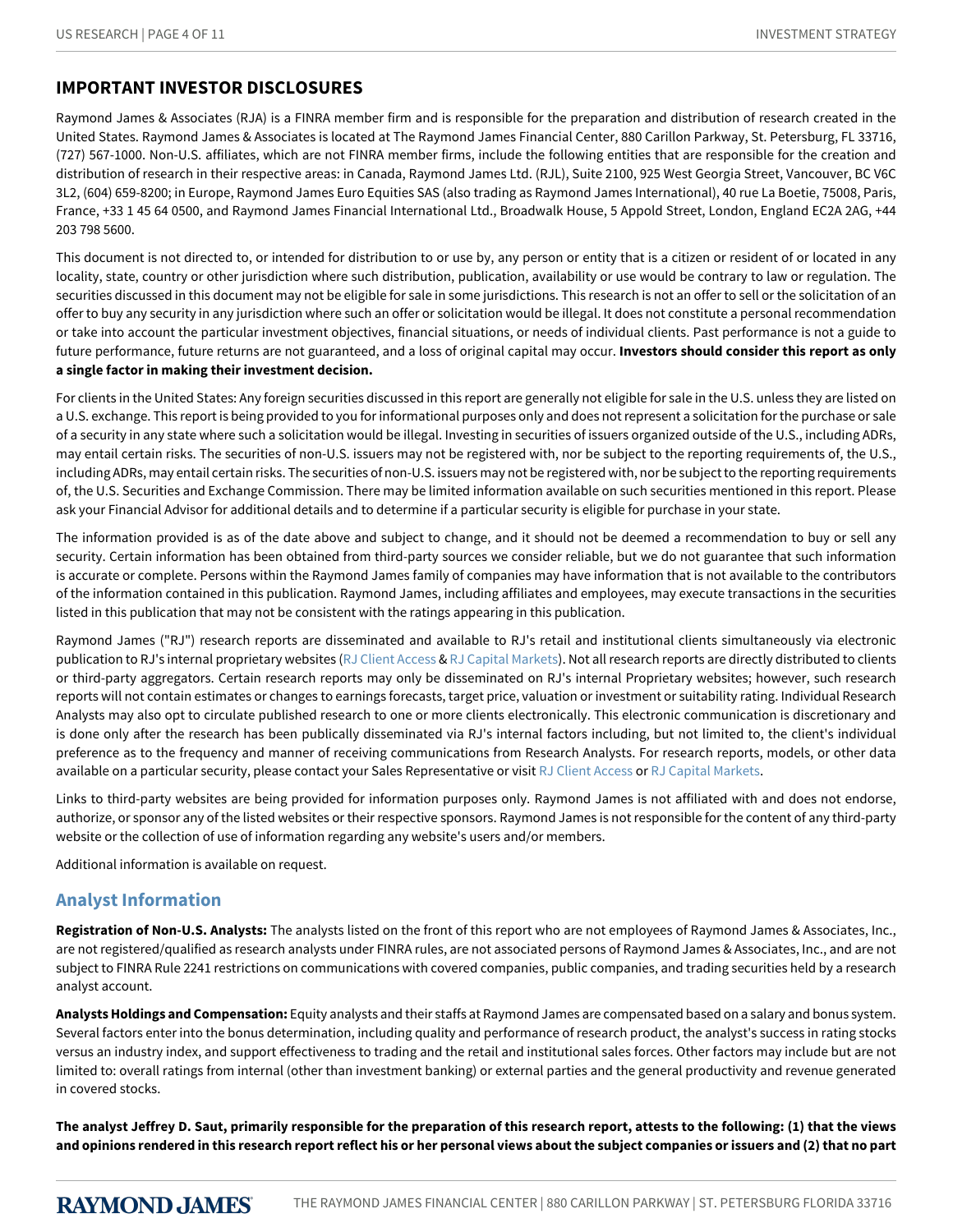**of the research analyst's compensation was, is, or will be directly or indirectly related to the specific recommendations or views in this research report. In addition, said analyst(s) has not received compensation from any subject company in the last 12 months.**

# **Ratings and Definitions**

**Raymond James & Associates (U.S.) definitions: Strong Buy (SB1)** Expected to appreciate, produce a total return of at least 15%, and outperform the S&P 500 over the next six to 12 months. For higher yielding and more conservative equities, such as REITs and certain MLPs, a total return of 15% is expected to be realized over the next 12 months. **Outperform (MO2)** Expected to appreciate and outperform the S&P 500 over the next 12-18 months. For higher yielding and more conservative equities, such as REITs and certain MLPs, an Outperform rating is used for securities where we are comfortable with the relative safety of the dividend and expect a total return modestly exceeding the dividend yield over the next 12-18 months. **Market Perform (MP3)** Expected to perform generally in line with the S&P 500 over the next 12 months. **Underperform (MU4)** Expected to underperform the S&P 500 or its sector over the next six to 12 months and should be sold. Suspended (S) The rating and price target have been suspended temporarily. This action may be due to market events that made coverage impracticable, or to comply with applicable regulations or firm policies in certain circumstances, including when Raymond James may be providing investment banking services to the company. The previous rating and price target are no longer in effect for this security and should not be relied upon.

**Raymond James Ltd. (Canada) definitions: Strong Buy (SB1)** The stock is expected to appreciate and produce a total return of at least 15% and outperform the S&P/TSX Composite Index over the next six months. **Outperform (MO2)** The stock is expected to appreciate and outperform the S&P/TSX Composite Index over the next twelve months. **Market Perform (MP3)** The stock is expected to perform generally in line with the S&P/ TSX Composite Index over the next twelve months and is potentially a source of funds for more highly rated securities. **Underperform (MU4)** The stock is expected to underperform the S&P/TSX Composite Index or its sector over the next six to twelve months and should be sold.

In transacting in any security, investors should be aware that other securities in the Raymond James research coverage universe might carry a higher or lower rating. Investors should feel free to contact their Financial Advisor to discuss the merits of other available investments.

|                                        | Coverage Universe Rating Distribution* |            | <b>Investment Banking Relationships</b> |            |
|----------------------------------------|----------------------------------------|------------|-----------------------------------------|------------|
|                                        | <b>RJA</b>                             | <b>RJL</b> | <b>RJA</b>                              | <b>RJL</b> |
| <b>Strong Buy and Outperform (Buy)</b> | 57%                                    | 71%        | 23%                                     | 25%        |
| <b>Market Perform (Hold)</b>           | 39%                                    | 26%        | 9%                                      | 3%         |
| Underperform (Sell)                    | 4%                                     | 3%         | 5%                                      | $0\%$      |

*\*Columnsmaynotaddto100%duetorounding.*

#### **Suitability Ratings (SR)**

**Medium Risk/Income (M/INC)** Lower to average risk equities of companies with sound financials, consistent earnings, and dividend yields above that of the S&P 500. Many securities in this category are structured with a focus on providing a consistent dividend or return of capital.

**Medium Risk/Growth (M/GRW)** Lower to average risk equities of companies with sound financials, consistent earnings growth, the potential for long-term price appreciation, a potential dividend yield, and/or share repurchase program.

High Risk/Income (H/INC) Medium to higher risk equities of companies that are structured with a focus on providing a meaningful dividend but may face less predictable earnings (or losses), more leveraged balance sheets, rapidly changing market dynamics, financial and competitive issues, higher price volatility (beta), and potential risk of principal. Securities of companies in this category may have a less predictable income stream from dividends or distributions of capital.

**High Risk/Growth (H/GRW)** Medium to higher risk equities of companies in fast growing and competitive industries, with less predictable earnings (or losses), more leveraged balance sheets, rapidly changing market dynamics, financial or legal issues, higher price volatility (beta), and potential risk of principal.

**High Risk/Speculation (H/SPEC)** High risk equities of companies with a short or unprofitable operating history, limited or less predictable revenues, very high risk associated with success, significant financial or legal issues, or a substantial risk/loss of principal.

| <b>Company Name</b>        | <b>Disclosure</b>                                                                                        |
|----------------------------|----------------------------------------------------------------------------------------------------------|
| The Estee Lauder           | Raymond James & Associates, Inc. makes a market in the shares of The Estee Lauder Companies Inc., Harris |
| Companies Inc., Harris     | Corporation, Mohawk Industries, Inc., MiX Telematics Limited and New Relic, Inc                          |
| Corporation, Mohawk        |                                                                                                          |
| Industries, Inc., MiX      |                                                                                                          |
| Telematics Limited and New |                                                                                                          |
| Relic, Inc.                |                                                                                                          |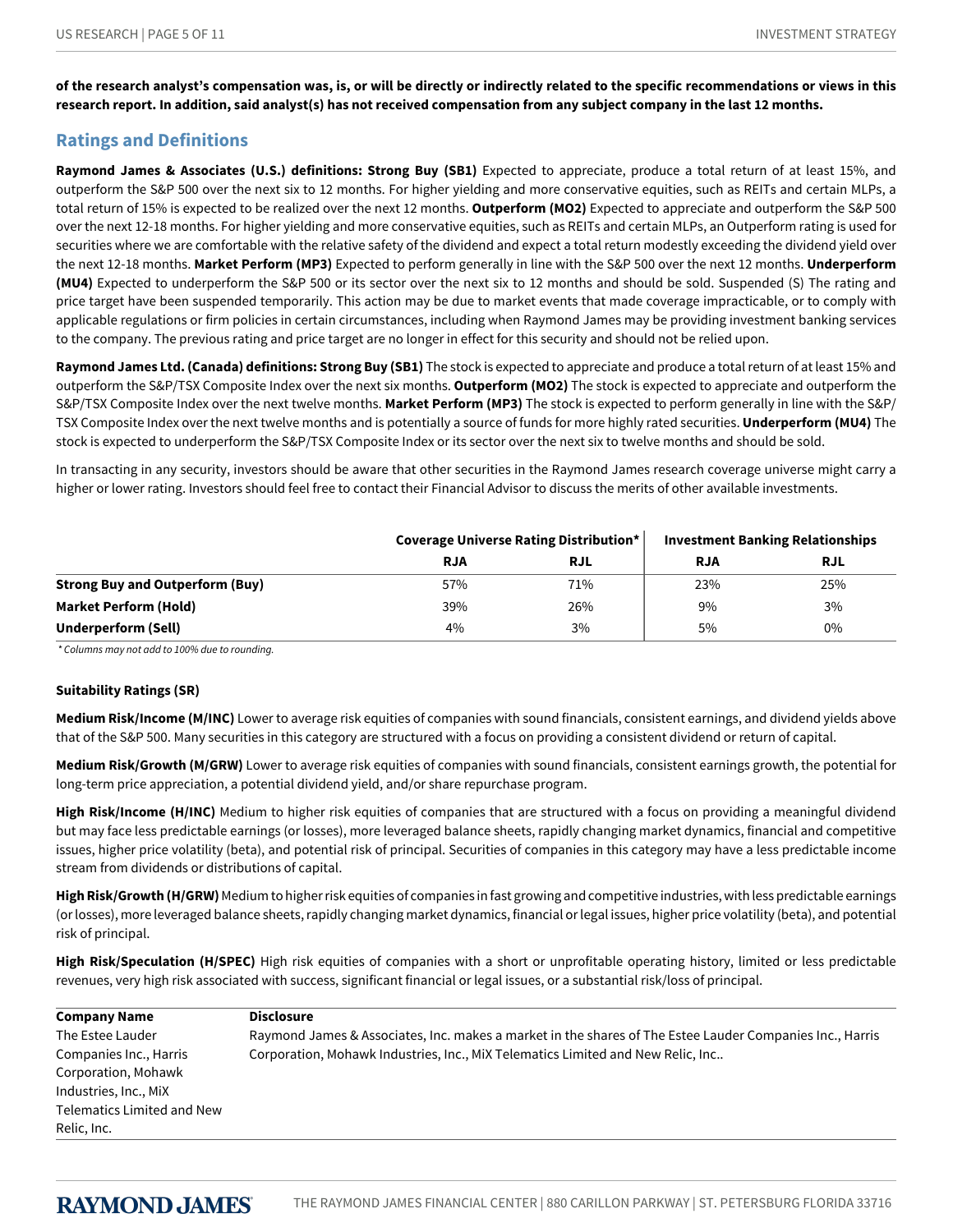# **Stock Charts, Target Prices, and Valuation Methodologies**

**Valuation Methodology:** The Raymond James methodology for assigning ratings and target prices includes a number of qualitative and quantitative factors, including an assessment of industry size, structure, business trends, and overall attractiveness; management effectiveness; competition; visibility; financial condition; and expected total return, among other factors. These factors are subject to change depending on overall economic conditions or industry- or company-specific occurrences.

**Target Prices:** The information below indicates our target price and rating changes for the subject companies over the past three years.



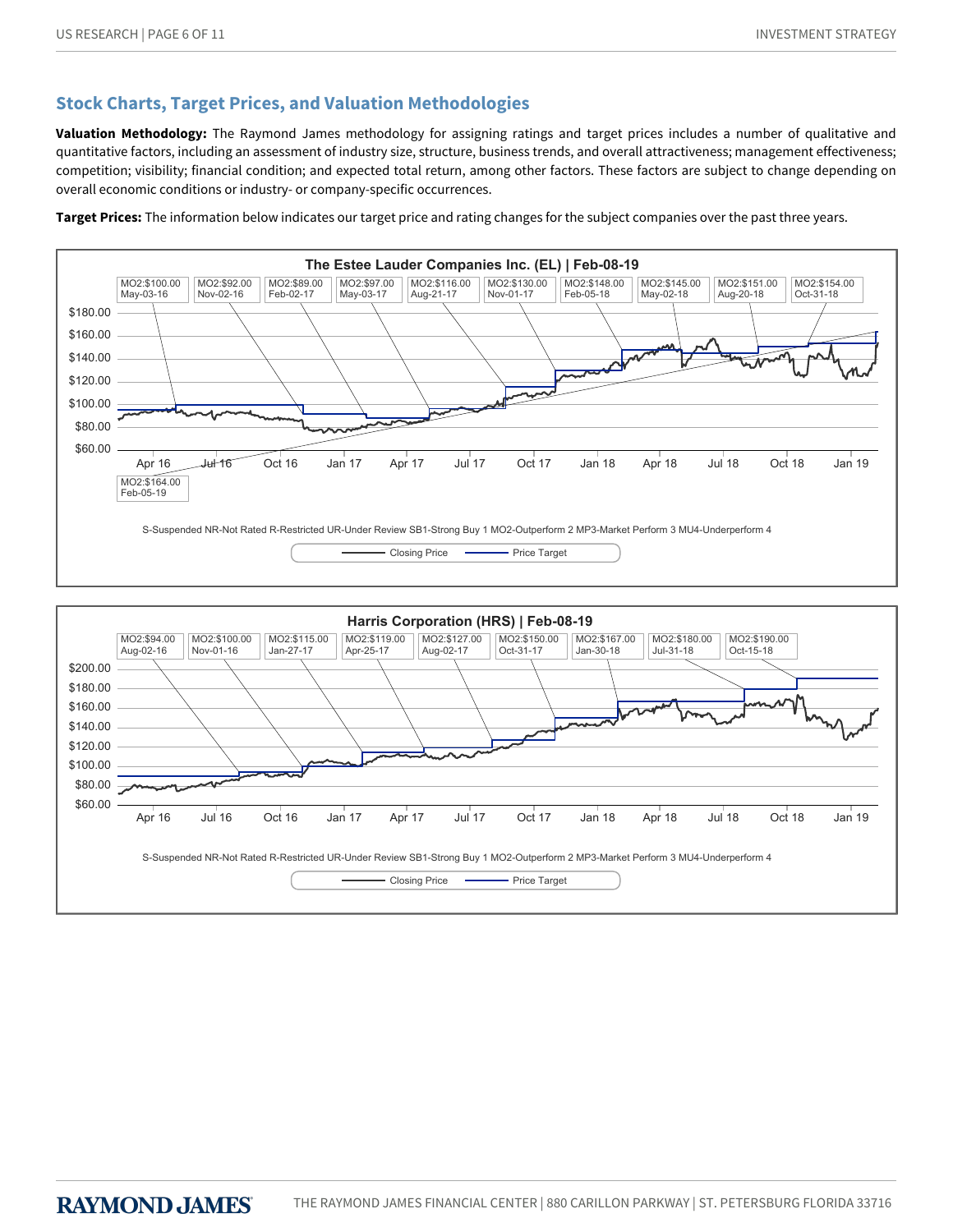



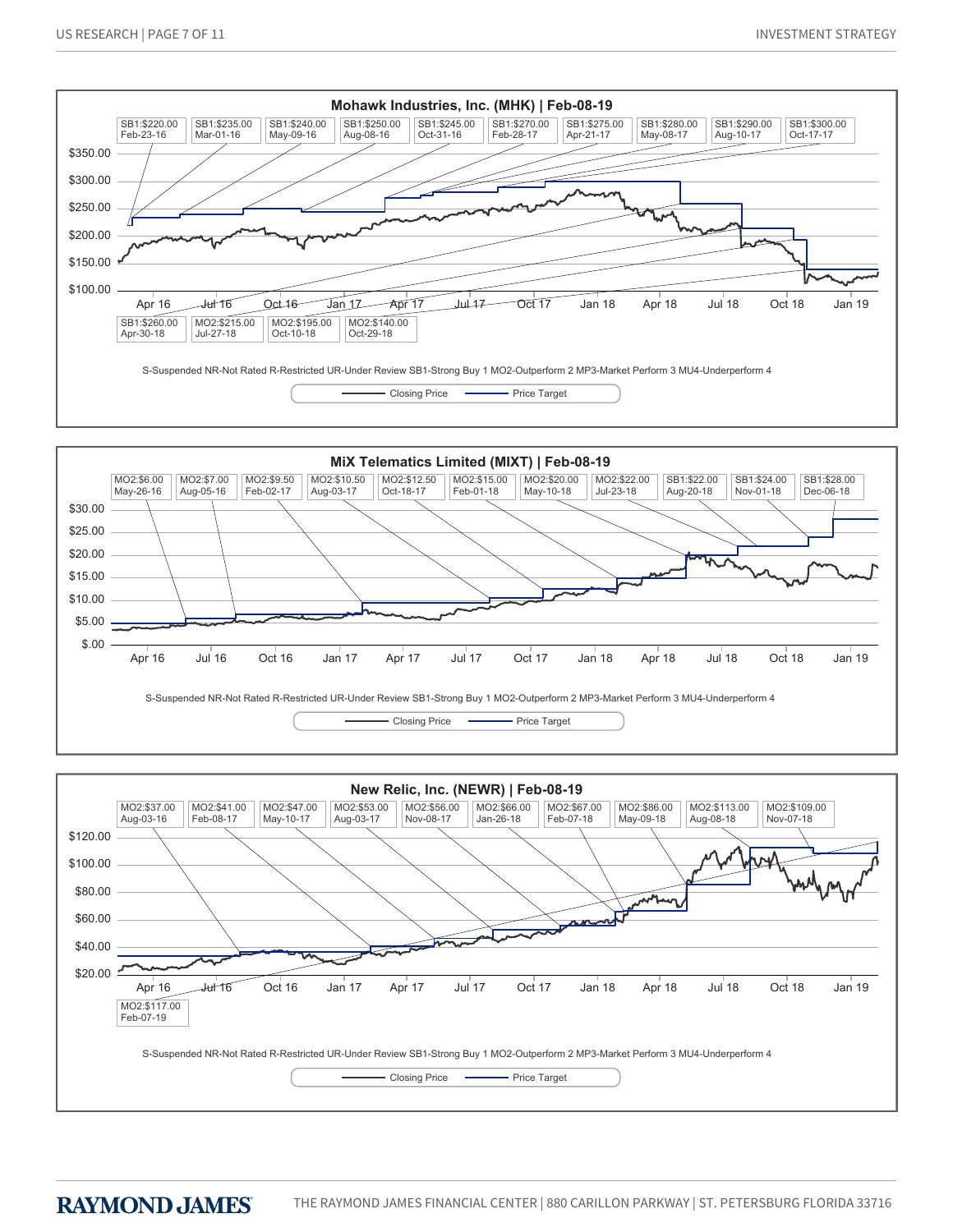#### **Valuation Methodology**

#### **The Estee Lauder Companies Inc.:**

EL valuation is based on our target P/E multiple.

#### **Harris Corporation:**

Our valuation analysis for Harris Corporation is primarily based on forward enterprise value/EBITDA and P/E multiples in the context of the company's historical trading range and current/historical peer group averages.

#### **Mohawk Industries, Inc.:**

For Mohawk, our methodology begins with an analysis that culminates with the development of forward projections of earnings, balance sheet, and cash flow statements. Using these projections, we calculate measures of current and projected intrinsic values. We also monitor and use additional valuation metrics including comparable and historical P/E, MEV/EBITDA, and price-to-sales ratios. These calculations and comparisons then form the basis for our judgments.

#### **MiX Telematics Limited:**

We believe enterprise value-to-sales (EV/sales) represents a reasonable valuation metric for many of our small cap application software and SaaSoriented stocks given the immature nature of their financial models with significant upfront investments in sales and marketing, R&D and growth infrastructure occurring ahead of associated revenue monetization. With the emphasis in small-cap tech investing focused on maximizing growth and addressable market opportunities, other valuation metrics such as EV/EBITDA, EV/free cash flow (FCF), and price-to-earnings (P/E) will likely remain less relevant, in our opinion. EV/sales is a common valuation methodology in enterprise software, and when utilized in combination with relative top-line growth rate assumptions, provides a foundation for valuing SaaS stocks, in our opinion. Longer term, we believe significant operating leverage could materialize given the high margin nature of recurring revenue and inclusion of additional valuation metrics that take into account EBITDA, FCF, or earnings would become more relevant.

#### **New Relic, Inc.:**

Our valuation methodology for NEWR is based on an EV/revenue multiple relative to peers.

## **Risk Factors**

**General Risk Factors:** Following are some general risk factors that pertain to the business of the subject companies and the projected target prices and recommendations included on Raymond James research: (1) Industry fundamentals with respect to customer demand or product/ service pricing could change and adversely impact expected revenues and earnings; (2) Issues relating to major competitors or market shares or new product expectations could change investor attitudes toward the sector or this stock; (3) Unforeseen developments with respect to the management, financial condition or accounting policies or practices could alter the prospective valuation; or (4) External factors that affect the U.S. economy, interest rates, the U.S. dollar or major segments of the economy could alter investor confidence and investment prospects. International investments involve additional risks such as currency fluctuations, differing financial accounting standards, and possible political and economic instability.

#### **Company-Specific Risks**

#### **The Estee Lauder Companies Inc.:**

Risks to Estee Lauder include: 1) Continued slowing growth within the global prestige beauty market, as well as disruptions in certain key emerging markets in Asia, Russia, and the Middle East; 2) foreign currency exchange rates, particularly a strengthening of the U.S. dollar (roughly 60% of its sales are outside the U.S.); 3) heightened competitive pressures; and 4) the ability to stabilize its skin care business within North American department stores.

#### **Harris Corporation:**

#### **Concentrated Government Business**

Harris is highly dependent on sales to U.S. government customers. Typically, the percentage of net revenue derived from salesto U.S. government customers, including the DoDand intelligence and civilian agencies, as well as foreign military sales through the U.S. government, whether directly or through prime contractors, is 60% to 70%.

#### **High Exposure to Fixed-Price Contracts**

Harris enters into fixed-price contracts that couldsubject the company to losses in the event of cost overruns or a significant increase in inflation. **High Exposure to International Markets**

#### Harris derives a substantial portion of revenue from international operations and is subject to the risks of doing business internationally, including fluctuations in currency exchange rates.

**Mohawk Industries, Inc.:**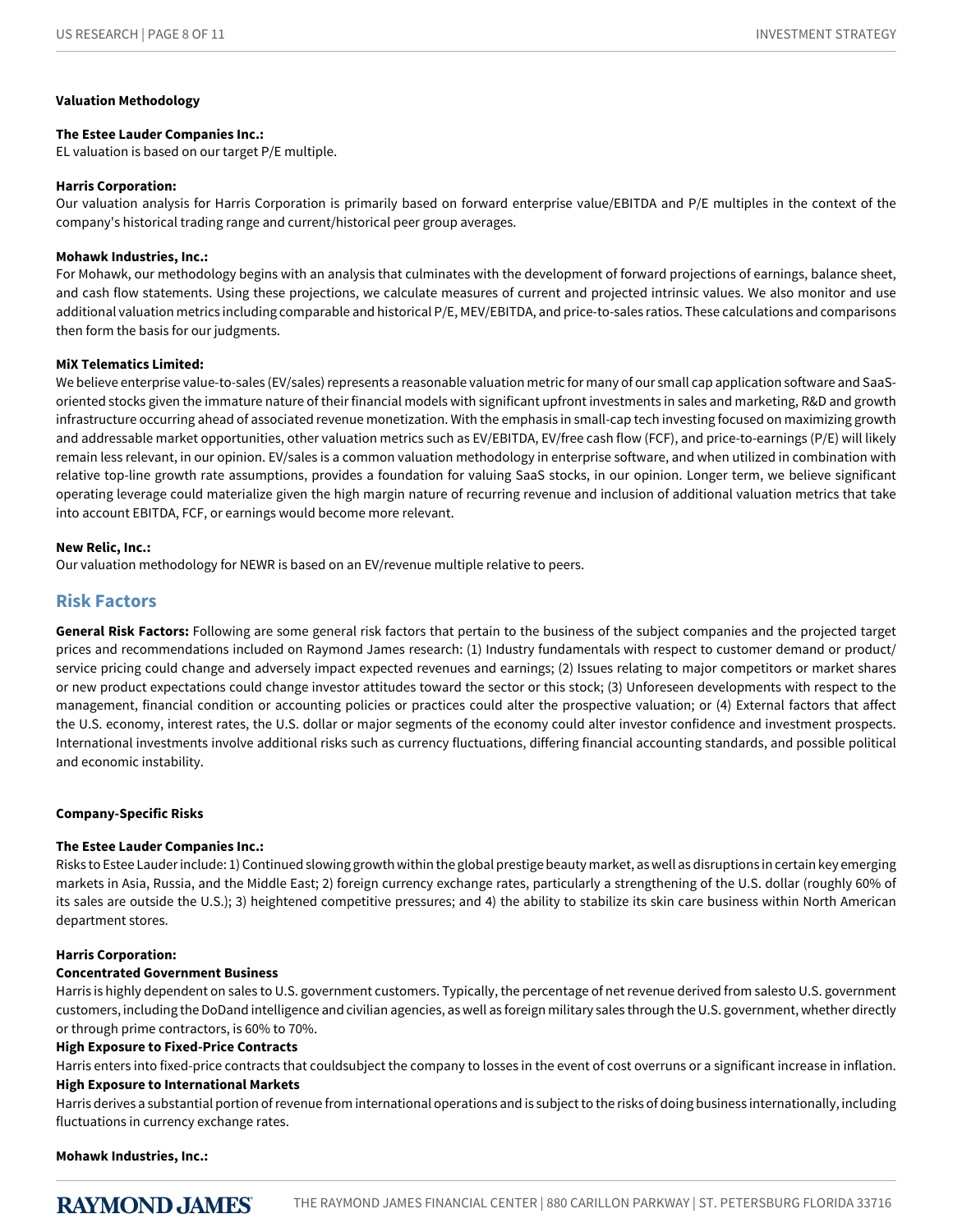#### **High Correlation with Housing Activity**

Financial results from companies in this industry have a high correlation with new home construction and existing home sales. Cyclical or structural weakness in home activity would likely pressure industry financial results as a whole. In addition, consumers generally purchase bigticket home-related goods when they believe home prices are likely to appreciate (justifying the additional investment). To the extent that home prices are weak, it could negatively affect the industry.

#### **Reliance on Consumer Spending**

Companies in this industry generally rely on consumer spending to drive sales. If consumer spending were to weaken as a result of general economic weakness, then it would be likely that industry financial results would be negatively affected.

#### **Generally Discretionary Purchases**

With some exceptions, companies in this industry are generally selling discretionary (or at least postponable) goods. This implies that the sector may not weather an economic downturn as well as consumer staples.

#### **Concentrated Distribution Channels**

Big box home retailers represent a large portion of industry sales (with the exact representation depending highly on the specific category). These retailers generally have significantly more bargaining power than the manufacturer suppliers in the industry. In some cases, this puts additional risk on the supplier.

#### **Raw Material Input Costs**

In general, home & building product manufacturers use a significant amount of raw materials in the production of goods. If raw material costs rise and are not able to be passed through in the form of higher pricing, then industry financial results would likely suffer.

#### **Currency Risk**

Companies in this industry generally have some percentage of exposure outside of the U.S. Should the U.S. dollar strengthen against foreign currencies, it could negatively impact sales and margin for those companies with exposure.

#### **MiX Telematics Limited:**

Managing a Global Business - The company generates close to ~44% of revenue from outside of Africa with Middle East, Australasia, Americas, and Europe all contributing materially to revenue as well as to costs and infrastructure investments. Managing a globally distributed business could prove difficult for a company that is still relatively small by enterprise software standards. Plus, wide-ranging economic conditions in the various geographic markets it plays in could result in a higher degree of volatility in business demand and the company's financial results.

Serving a Diverse Set of Customer End-Markets - While large commercial fleets (100 vehicles or more) account for close to 75% of the company's fleet subscriber base, the company has meaningful business with small and mid-sized commercial fleet operators as well as a diverse set of consumer-centric customers. Serving different customer end markets requires varying go-to-market models, product requirements and investment levels. In addition, the fleet and consumer businesses reflect distinctly different operating metrics related to average selling prices (ASP), churn, and customer lifetime value.

Potential for Adverse Forex Movement and Financial Model Impact - The functional reporting currency is the rand. Significant volatility in key currencies such as the U.S. dollar, Australian dollar, euro, and British pound could skew reported revenue results, growth rates, and earnings. While the company could institute some transactional hedging, as well as leverage natural operating hedging in the countries in which it operates, reported results could be volatile quarter to quarter despite the high degree of visibility associated with a subscription revenue model.

Investing More Aggressively for Growth - The company has maintained a balanced approach between investing for growth and showing operating leverage. However, if the company shifts toward investing for growth, then this could impact the balance and profit levels in the short to intermediate term. Increased growth investments may not drive top-line growth acceleration or time to benefit could be longer than expected.

Potential for Acquisitions - The company has made several acquisitions in the past. We believe one of the ways the company could execute on its growth strategy is through focused M&A that accelerates its traction in targeted geographies or adds additional capabilities to the company's product portfolio. Such M&A could materially reduce the company's cash balance, thus limiting future operating flexibility, diluting earnings and/ or distracting management from executing in the core business.

Increased Competition - While competition is currently highly fragmented and consists of many regional players, acquisitions by larger capitalized companies attracted to the market's growth potential, greater interest in the space by larger telematics players or increased activity by truck and car manufacturers with OEM-based solutions could intensify competition, lead to greater price competition, and otherwise impact MiX's growth and profit potential.

#### **New Relic, Inc.:**

New Relic competes against large legacy APM incumbents such as Dynatrace, IBM, CA, and BMC. These companies have very large installed bases to sell into and could price APM aggressively. CA is investing in and modernizing its APM product in response to "next-gen" competition. New Relic also competes against other aggressive "next-gen" vendors, including AppDynamics, and "machine data" analytics vendor Splunk.

New Relic is entering the crowded analytics field with its Insights product, pitting it against pure-play analytics vendors such as Qlik Technologies and Tableau Software; log management companies such as Splunk and SumoLogic; as well as large BI vendors Oracle, IBM, and SAP. Salesforce.com also participates with its "analytics cloud."

New Relic has primarily been an SMB/departmental sales model. Moving to an enterprise/direct sales model carries execution risk around building an enterprise sales force and distribution channel.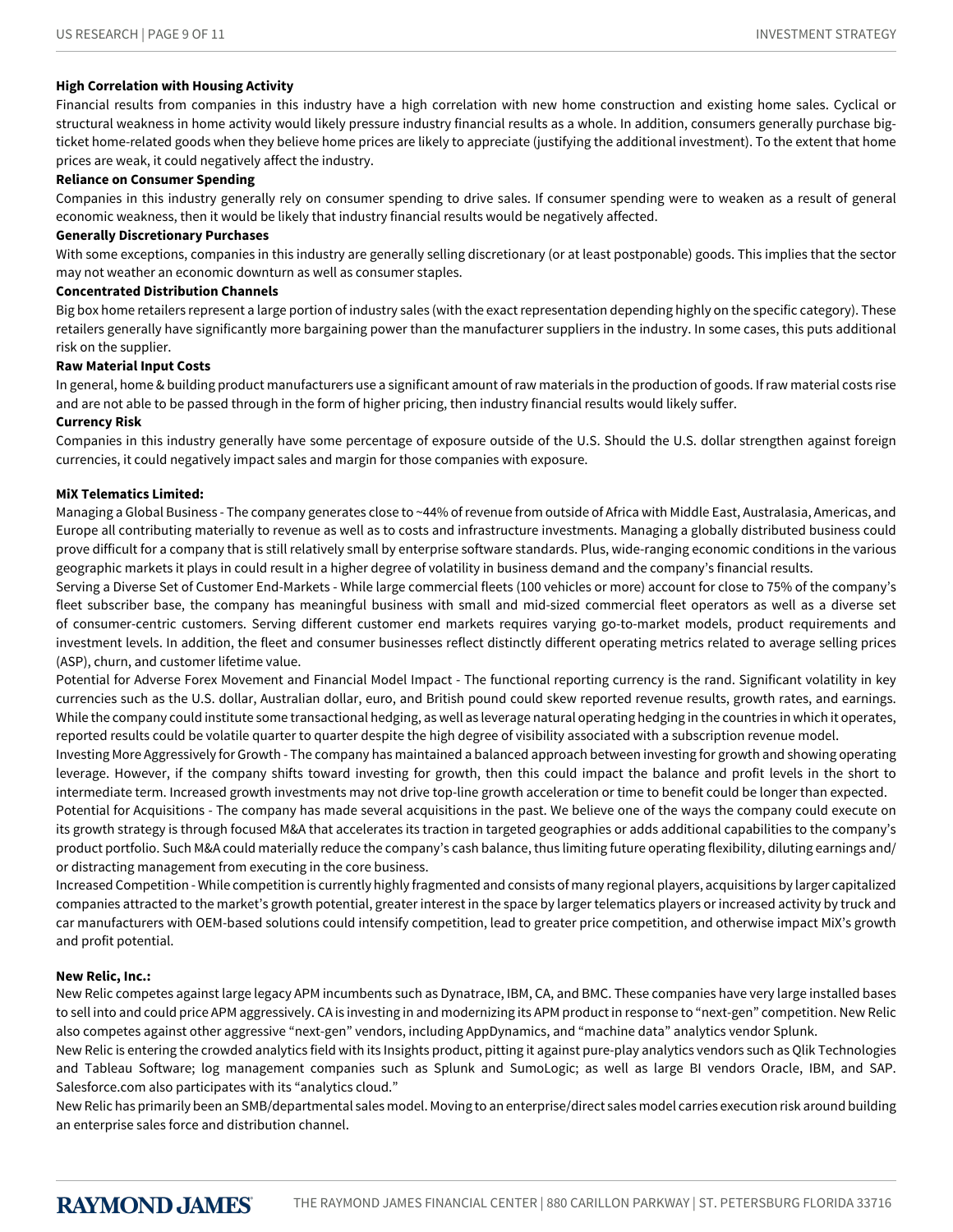While the company has turned profitable on a Non-GAAP basis, the company has yet to be profitable on a GAAP basis. We view risk to margins given top-line growth motivations to be a \$1 billion run-rate business.

**Additional Risk and Disclosure information, as well as more information on the Raymond James rating system and suitability categories, is available at**[raymondjames.bluematrix.com/sellside/Disclosures.action](https://raymondjames.bluematrix.com/sellside/Disclosures.action)**. Copies of research or Raymond James' summary policies relating to research analyst independence can be obtained by contacting any Raymond James & Associates or Raymond James Financial Services office (please see [RaymondJames.com](http://raymondjames.com) for office locations) or by calling 727-567-1000, toll free 800-237-5643.**

**U.S. Markets Index Information:** *U.S.Treasurysecurities* are guaranteed by the U.S. government and, if held to maturity, offer a fixed rate of return and guaranteed principal value. The *Dow Jones Industrial Average* is an unmanaged index of 30 widely held securities. The *Dow Jones Transportation-verage* is the most widely recognized gauge of the American transportation sector. The *DowJonesUtility-verage* keeps track of the performance of 15 prominent utility companies. The *S&P500* is an unmanaged index of 500 widely held stocks. The *S&PMidCap400* Index is a capitalization-weighted index that measures the performance of the mid-range sector of the U.S. stock market. The *S&P Small Cap* 600 Index is an unmanaged index of 600 small-cap stocks. The *NASDAQ Composite Index* is an unmanaged index of all stocks traded on the NASDAQ over-the-counter market. The Russell 2000 index is an unmanaged index of small cap securities which generally involve greater risks. The *KBWBankSector(BKX)* is a capitalization-weighted index composed of 24 geographically diverse stocks representing national money center banks and leading regional institutions. The NYSE Arca Biotechnology Index (BTK) is an equal dollar weighted index designed to measure the performance of a cross section of companies in the biotechnology industry that are primarily involved in the use of biological processes to develop products or provide services. The NYSE Arca Oil Index (XOI) is a price-weighted index of the leading companies involved in the exploration, production, and development of petroleum. The PHLX Semiconductor Sector Index (SOXX) measures the performance of U.S.-traded securities of companies engaged in the semiconductor business, which includes companies engaged in the design, distribution, manufacture, and sales of semiconductors. The *Philadelphia Gold and Silver Index (XAU)* is an index of 16 precious metal mining companies that is traded on the Philadelphia Stock Exchange.

**Futures:** Futures prices are current as of the publication of this report, but will fluctuate. Please contact your financial advisor for updated information.

**Foreign Markets Information:** The FTSE 100 Index is a share index of the stocks of the 100 companies with the highest market capitalization listed on the London Stock Exchange. The *DAX* (German stock index) is a blue chip stock market index consisting of the 30 major German companies trading on the Frankfurt Stock Exchange. The *Bovespa* Index is a gross total return index weighted by traded volume and is comprised of the most liquid stocks traded on the Sao Paulo Stock Exchange. The *Nikkei225* is a price-weighted index consisting of 225 prominent stocks on the Tokyo Stock Exchange. The *Hang Seng Index* is used to record and monitor daily changes of the largest companies of the Hong Kong stock market and is the main indicator of the overall market performance in Hong Kong. International investing involves additional risks such as currency fluctuations, differing financial accounting standards, and possible political and economic instability. These risks are greater in emerging markets.

**Commodity Price Information:** The *CRB Index* measures the overall direction of commodity sectors. The *US Dollar Index (USDX)* is an index (or measure) of the value of the United States dollar relative to a basket of foreign currencies. Commodities are generally considered speculative because of the significant potential for investment loss. Commodities are volatile investments and should only form a small part of a diversified portfolio. There may be sharp price fluctuations even during periods when prices overall are rising.

Market Valuation Information: The *McClellan Oscillator* is a market breadth indicator that is based on the difference between the number of advancing and declining issues on the NYSE. Technical Analysis is a method of evaluating securities by analyzing statistics generated by market activity, such as past prices and volume. Price Earnings Ratio (P/E) is the price of the stock divided by its earnings per share. The earnings yield is earnings per share divided by the current market price per share. The equity risk premium is the earnings yield minus the current rate on the 10 year U.S. Treasury note and is the excess return that the stock market provides over a risk-free rate.

**Simple Moving Average (SMA)** - A simple, or arithmetic, moving average is calculated by adding the closing price of the security for a number of time periods and then dividing this total by the number of time periods.

**Exponential Moving Average (EMA)** - A type of moving average that is similar to a simple moving average, except that more weight is given to the latest data.

**Relative Strength Index (RSI) -** The Relative Strength Index is a technical momentum indicator that compares the magnitude of recent gains to recent losses in an attempt to determine overbought and oversold conditions of an asset.

International securities involve additional risks such as currency fluctuations, differing financial accounting standards, and possible political and economic instability. These risks are greater in emerging markets.

Small-cap stocks generally move greater risks. Dividends are not guaranteed and will fluctuate. Past performance may not be indicative of future results.

*Investors should consider the investment objectives, risks, and charges and expenses of mutual funds and exchange-traded funds carefully before investing. The prospectus contains this and other information about mutual funds and exchange-traded funds. The prospectus is*